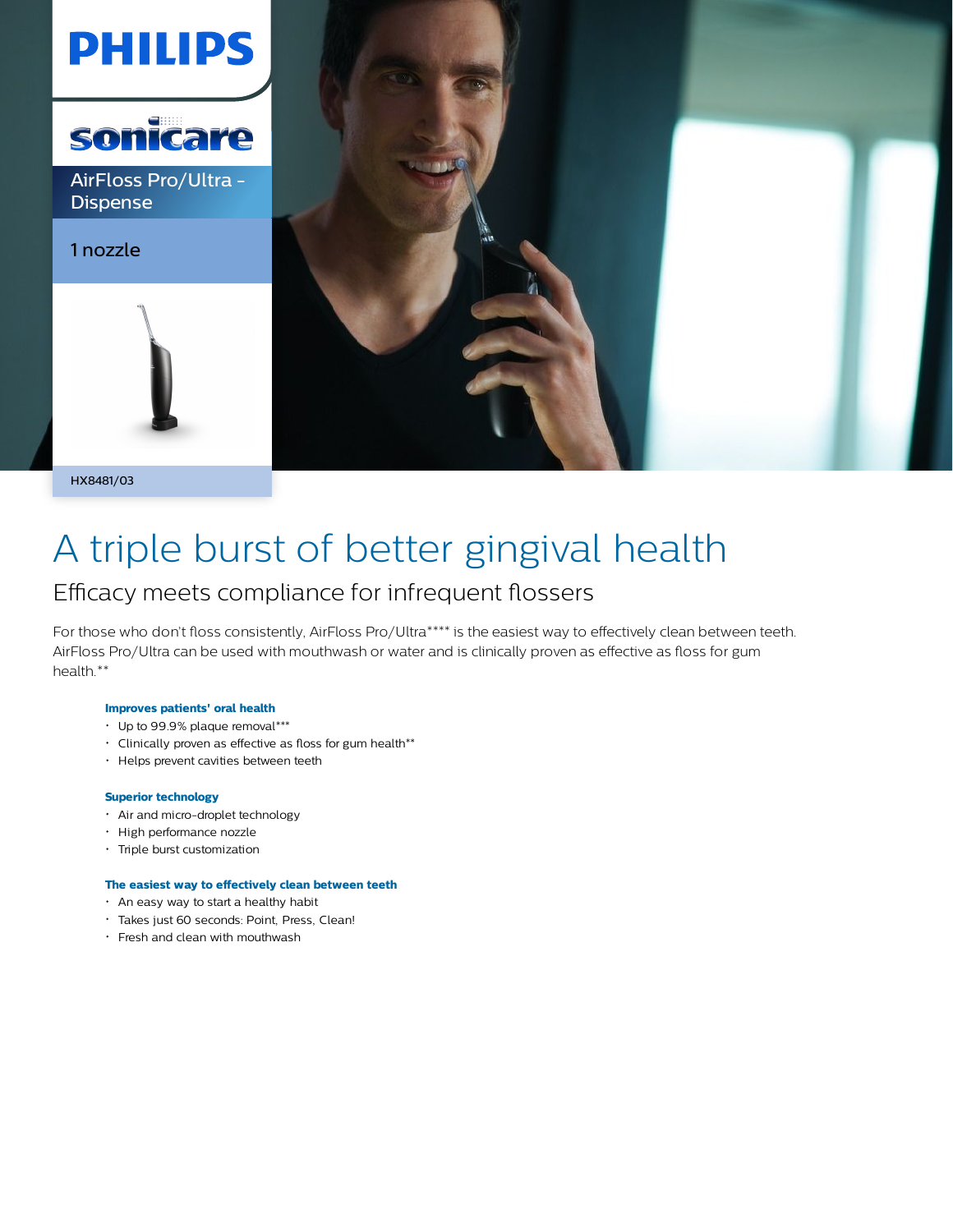## **Highlights**

#### **Up to 99.9% plaque removal**



AirFloss Pro/Ultra removes up to 99.9% of plaque from treated areas.\*\*\*

#### **Micro-droplet technology**



Our clinically-proven results are possible from our unique technology that combines air and mouthwash or water to powerfully yet gently clean between teeth and along the gumline.

#### **Easily start a healthy habit**



Interproximal cleaning is very important to overall oral health. AirFloss Pro/Ultra is an easy way to clean deeper between teeth, helping to form a healthy habit.

#### **Better gum health**



Philips Sonicare AirFloss Pro/Ultra is clinically proven to improve gum health as much as floss.\*\* Helps improve gum health in as little as two weeks.

#### **Cleans in just 60 seconds**



With the AirFloss Pro/Ultra, patients can clean their entire mouth in less than 60 seconds a day. Patients simply select their desired burst frequency (single, double or triple) and hold down the activation button for continuous automatic bursts or press and release for manual burst mode.

#### **Helps prevent cavities between**



By gently bursting away plaque that brushing missed, Philips Sonicare AirFloss Pro/Ultra helps prevent cavities from forming in the spaces between patients' teeth.

#### **High performance nozzle**



The new AirFloss Pro/Ultra high performance nozzle amplifies the power of our air and microdroplet technology to be more effective and efficient than ever.

#### **Triple burst customization**



AirFloss Pro/Ultra's powerful spray can be customized to your patient's liking with single, double, or triple bursts for each press of the activation button.

#### **Fresh and clean with mouthwash**



Patients can use with mouthwash for the ultimate fresh experience and anti-microbial benefits.